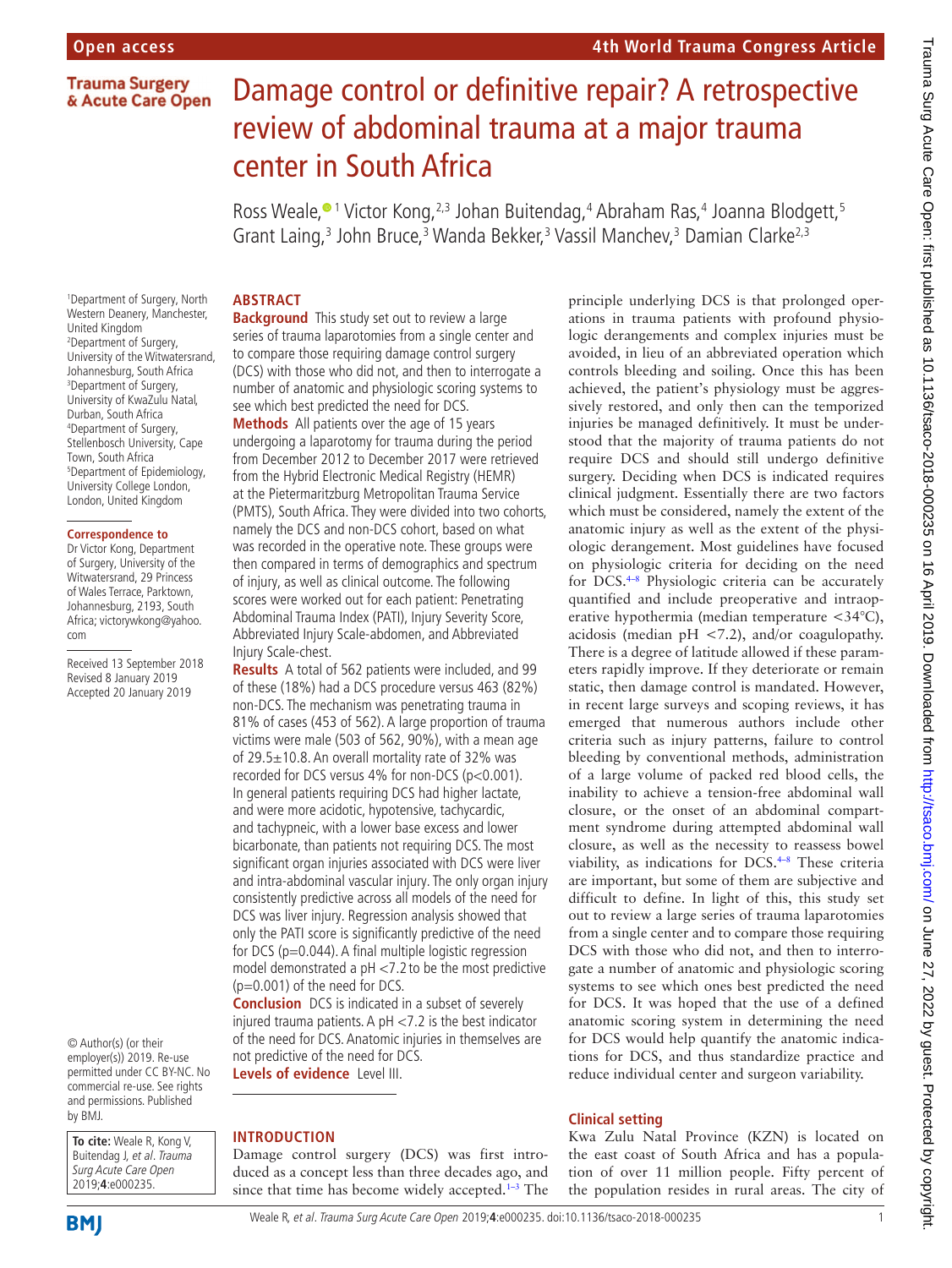# **Open access**

Pietermaritzburg is the largest city in the interior of the province and has a population of one million people. The Pietermaritzburg Metropolitan Trauma Service (PMTS) provides trauma care to the city of Pietermaritzburg, KZN, South Africa, as well as to the predominantly rural western third of the province. It also serves as the referral center for 19 other rural hospitals within the western third of the province, and has a total catchment population of over three million people. Over 50% of all trauma managed at our centre are due to penetrating injuries. This is a direct reflection of the very high incidence of interpersonal violence, criminal and gang related activities rampant throughout the region. The PMTS is one of the largest academic trauma center in Western KZN. It is headed by a full time Professor of Surgery (DLC) and five sub-specialist fellowship trained attending trauma surgeons directly oversee the care of all trauma patients. The house staff is composed of surgical interns, residents, career medical officers, fellows and international medical graduate (IMG) doctors of varying levels of skill who rotate through a number of subspecialist units during their training. Our trauma center is a nationally accredited training institute for specialist training in General Surgery and sub-specialist fellowship training in Trauma Surgery for both local and international doctors. The PMTS maintains a prospectively entered hybrid electronic medical registry (HEMR). All surgical patients are captured on this system.

#### **Methods**

All patients over the age of 15 years undergoing a laparotomy for trauma during the period from December 2012 to December 2017 were retrieved from the HEMR. They were divided into two cohorts, namely the DCS and non-DCS cohort, based on what was recorded in the operative notes. These groups were then compared in terms of demographics and spectrum of injury, as well as clinical outcome. Once this had been done, the following scores were worked out for each patient: Penetrating Abdominal Trauma Index (PATI), Injury Severity Score (ISS), Abbreviated Injury Scale-abdomen (AIS-abdomen), and Abbreviated Injury Scale-chest (AIS-chest).

#### **Statistics**

Continuous variables are compared using unpaired t-test, and categorical variables using  $\chi^2$  analysis. Further stepwise and multiple logistic regression analyses were performed. Statistical analysis was undertaken using STATA V.15.0. Comparison of presenting physiologic parameters between groups was performed using unpaired t-test, and included lactate, systolic blood pressure (SBP), diastolic blood pressure (DBP), heart rate (HR), respiratory rate (RR), oxygen saturation (SpO<sub>2</sub>) (%), pH, partial pressure of oxygen (pO<sub>2</sub>) (kPa), partial pressure of carbon dioxide ( $pCO_2$ ) (kPa), base excess (BE) (mEq/L), and serum bicarbonate (HCO<sub>3</sub>) (mEq/L).  $\chi^2$  test compared the proportions of visceral injuries between the two groups, including small bowel (SB), large bowel (LB), liver, diaphragm, stomach, spleen, intra-abdominal vascular injury (IAVI), kidney, pancreas, and duodenal injuries.  $\chi^2$  analysis was also used to assess other categorical variables between groups, including mortality and injury mechanism.

#### **Regression modeling**

Following a stepwise regression model, a multiple logistic regression analysis was performed to assess the most predictive physiologic and intra-abdominal injuries for DCS. Each patient was assigned PATI, ISS, AIS-abdomen, and AIS-chest scores. Their

<span id="page-1-0"></span>**Table 1** Presenting demographics and physiology for DCS vs. non-DCS cases

|                                   | <b>DCS</b>           | Non-DCS              |         |
|-----------------------------------|----------------------|----------------------|---------|
| Total=562 $(%)$                   | 99 (18)              | 463 (82)             |         |
| Sex male/female (%)               | 84/15 (85/15)        | 419/44 (90/10)       |         |
| Mean age $(\pm SD)$               | 33.6 $(\pm 12.3)$    | 28.6 $(\pm 10.3)$    |         |
|                                   | <b>DCS</b>           | Non-DCS              |         |
| Physiology                        | n(SD)                | n(SD)                | P value |
| Lactate                           | $5.25 (\pm 3.71)$    | $2.63 \ (\pm 2.55)$  | < 0.001 |
| SBP                               | 110 $(\pm 24)$       | 122 $(\pm 19)$       | < 0.001 |
| <b>DBP</b>                        | $63 (\pm 21)$        | 72 $(\pm 16)$        | < 0.001 |
| <b>HR</b>                         | $109 \ (\pm 23)$     | $96 (\pm 21)$        | < 0.001 |
| <b>RR</b>                         | $25 (\pm 8)$         | $20 (\pm 5)$         | < 0.001 |
| SpO <sub>2</sub>                  | 94 $(\pm 7)$         | 96 $(\pm 4)$         | < 0.001 |
| pH                                | 7.28 $(\pm 0.15)$    | $7.38 \ (\pm 0.09)$  | < 0.001 |
| p0,                               | 10.7 $(\pm 6)$       | 10.8 $(\pm 6)$       | 0.895   |
| pCO <sub>2</sub>                  | 5.3 $(\pm 1.6)$      | 5.2 $(\pm 1.0)$      | 0.182   |
| ВE                                | $-7.14 \ (\pm 0.72)$ | $-2.06 (\pm 5.52)$   | < 0.001 |
| HCO <sub>2</sub>                  | $18.86 \ (\pm 5.65)$ | $22.83 \ (\pm 4.15)$ | < 0.001 |
| Mortality                         | 32 (32)              | 19(4)                | < 0.001 |
| Length of hospital stay<br>(days) | $16 (\pm 11)$        | $10 (\pm 7)$         | < 0.001 |

Statistical comparison is made using unpaired t-test for continuous variables and  $\chi^2$ test for categorical variables.

Bold values indicate statistical significance at the 5% level

BE, base excess (mEq/L); DBP, diastolic blood pressure; DCS, damage control surgery; HCO<sub>3</sub>, serum bicarbonate (mEq/L); HR, heart rate (per minute); RR, respiratory rate (per minute); SBP, systolic blood pressure; SpO<sub>2</sub>, oxygen saturation (%); pCO<sub>2</sub>, partial pressure of carbon dioxide (mm Hg);  $pO_{2}$ , partial pressure of oxygen (mm Hg).

relationship to DCS was assessed in a multiple logistic regression analysis. A stepwise regression method was used to create a final multiple logistic regression model, which included both physiologic criteria and anatomic-based scores.

# **Results**

A total of 562 patients were included in this analysis, all of whom underwent trauma laparotomy. Of these, 99 (18%) had a DCS procedure versus 463 (82%) non-DCS. The mechanism was penetrating trauma in 81% of cases (453 of 562). A great proportion of trauma victims were male (503 of 562, 90%), with a mean age of  $29.5 \pm 10.8$ .

# **Presenting physiology**

A comparison of presenting physiologic parameters for DCS versus non-DCS procedures was made. There were significant differences in lactate  $(5.25 \pm 3.71 \text{ vs. } 2.63 \pm 2.55, \text{ p} < 0.001)$ , SBP (110±24 vs. 122±19, p<0.001), DBP (63±21 vs. 72±16, p<0.001), HR (109 $\pm$ 23 vs. 96 $\pm$ 21, p<0.001), RR (25 $\pm$ 8 vs. 20 $\pm$ 5, p<0.001), SpO<sub>2</sub> (94 $\pm$ 7 vs. 96 $\pm$ 4, p<0.001), pH  $(7.28 \pm 0.15 \text{ vs. } 7.38 \pm 0.09, \text{ p} < 0.001), \text{ BE } (-7.14 \pm 0.72)$ vs.  $-2.06 \pm 5.52$ , p<0.001), and HCO<sub>3</sub> (18.86 $\pm$ 5.65 vs.  $22.83 \pm 4.15$ , p<0.001) between the DCS and non-DCS groups. There was a non-statistically significant difference between  $pO<sub>2</sub>$ and  $pCO_2$  across the two groups. An overall mortality rate of 32% was recorded for DCS versus  $4\%$  for non-DCS (p<0.001) ([table](#page-1-0) 1).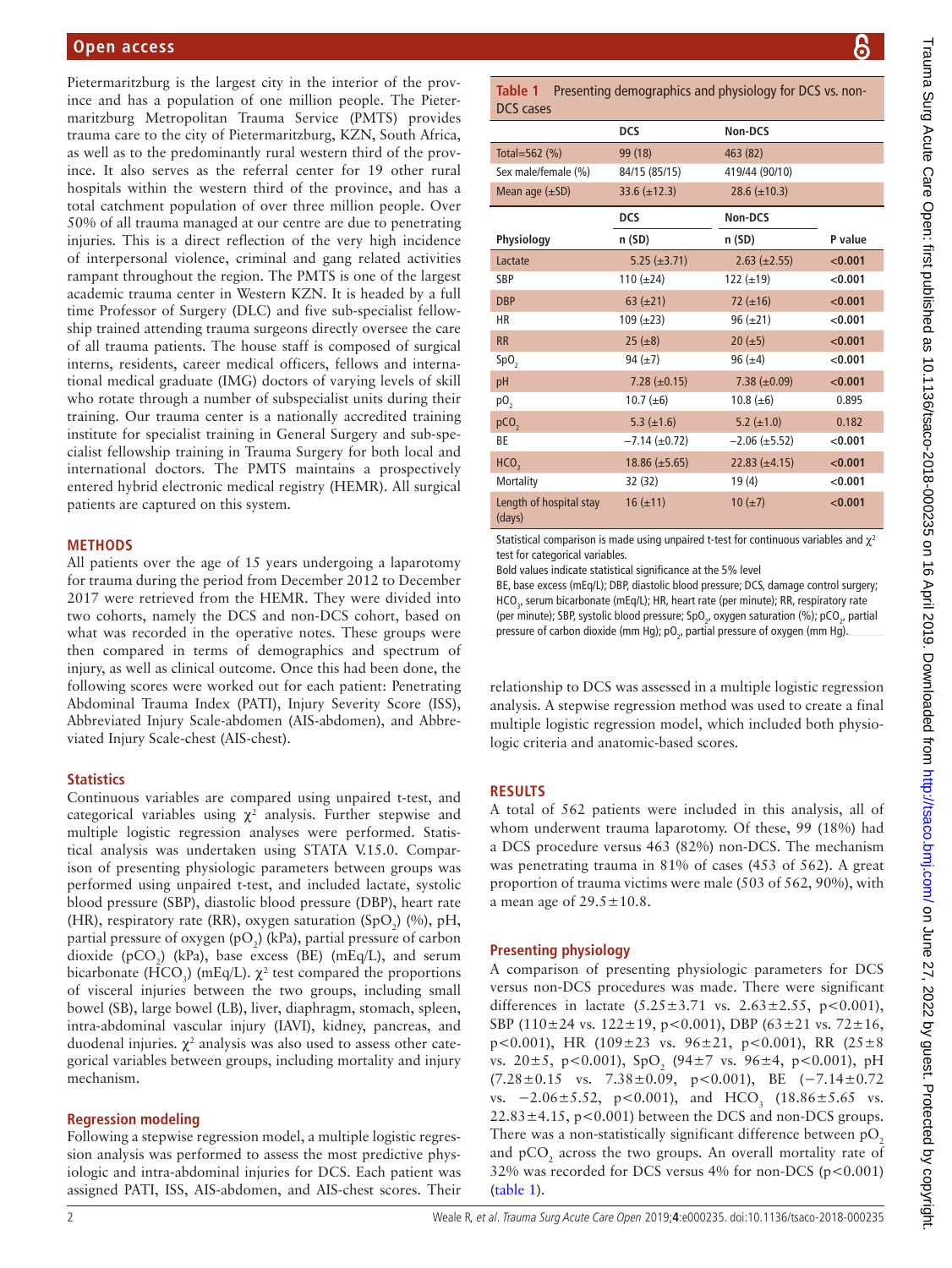<span id="page-2-0"></span>**Table 2** Comparison of organ injury and mechanism in DCS vs. non-DCS cases

|                             | <b>DCS</b>                | Non-DCS                   |         |
|-----------------------------|---------------------------|---------------------------|---------|
|                             | $n$ (%)                   | $n$ (%)                   | P value |
| Organs (total)              |                           |                           |         |
| SB (216)                    | 49 (50)                   | 167 (36)                  | 0.014   |
| LB (141)                    | 32 (32)                   | 109 (24)                  | 0.067   |
| Liver (112)                 | 34 (34)                   | 78 (17)                   | < 0.001 |
| Diaphragm (110)             | 23(23)                    | 87 (19)                   | 0.312   |
| Stomach (100)               | 21(21)                    | 79 (17)                   | 0.327   |
| Spleen (55)                 | 14(14)                    | 41(9)                     | 0.108   |
| Intra-abdominal vessel (53) | 22(22)                    | 31(7)                     | < 0.001 |
| Kidney (42)                 | 12(12)                    | 30(6)                     | 0.053   |
| Pancreas (41)               | 13(13)                    | 28 (6)                    | 0.014   |
| Duodenum (31)               | 12(12)                    | 19(4)                     | 0.003   |
| Mechanism                   |                           |                           |         |
| <b>Blunt</b>                | 28(28)                    | 81(17)                    | 0.014   |
| Penetrating                 | 71 (72)                   | 382 (83)                  |         |
| Penetrating mechanism       |                           |                           |         |
| GSW                         | 46(65)                    | 117(31)                   | 0.001   |
| <b>SW</b>                   | 25(35)                    | 265(69)                   |         |
| Scoring                     | $n \left( \pm SD \right)$ | $n \left( \pm SD \right)$ |         |
| PATI                        | $17.4 (\pm 13.2)$         | $13.6 (\pm 10.4)$         | 0.058   |
| <b>ISS</b>                  | $13.8 (\pm 8.2)$          | $12.5 (\pm 8.0)$          | 0.208   |
| AIS-abdomen                 | 3.3 $(\pm 0.8)$           | $3.0 (\pm 1.0)$           | 0.045   |
| AIS-chest                   | $0.67 (\pm 1.2)$          | $0.56 (\pm 1.1)$          | 0.431   |

Statistical comparison is made using  $\chi^2$  test for categorical variables and unpaired t-test for numerical variables.

AIS-abdomen, Abbreviated Injury Scale-abdomen; AIS-chest, Abbreviated Injury Scale-chest; DCS, damage control surgery; GSW, gunshot wound; ISS, Injury Severity Score; LB, large bowel; PATI, Penetrating Abdominal Trauma Index; SB, small bowel; SW, stab wound.

## **Injury spectrum**

In the DCS group, the following injuries had significantly higher rates compared with the non-DCS group: SB (49 [50%] vs. 167 [36%], p=0.014), LB (32 [32%] vs. 109 [24%], p=0.067), liver (34 [34%] vs. 78 [17%], p<0.001), IAVI (22 [22%] vs. 31 [7%], p<0.001), pancreas (13 [13%] vs. 28 [6%], p=0.014), and duodenum (12 [12%] vs. 19 [4%], p=0.003). There was no significant difference in the rates of diaphragmatic, stomach, splenic or renal injuries between groups ([table](#page-2-0) 2).

#### **Repeat procedures**

In total, 35 patients (6%) required unplanned, repeat operations, all of which required repeat laparotomy. These were, in descending order, 12 deep wound sepsis, 11 small bowel leak, 4 necrotising fasciitis, 3 deep wound sepsis, 2 mesh sepsis, 2 large bowel leak, and 1 for a bleeding inferior epigastric artery.

#### **Resuscitative products**

The resuscitative products given to each patient included an average of 1125 mL of normal saline preoperatively. We do not routinely administer packed red cells preoperatively due to unavailability in the emergency room, so red cells are only administered intraoperatively or postoperatively. The median number of units was 2 intraoperatively and 3 postoperatively. An average of 1 unit of freeze-dried plasma was given to the DCS patient perioperatively.

<span id="page-2-1"></span>**Table 3** Multiple regression analysis for systolic blood pressure, pH, pancreatic-duodenal injury, IAVI, and liver injury

|                            | 0R   | SE   | CI           | P value |
|----------------------------|------|------|--------------|---------|
| SBP < 90                   | 3.57 | 1.40 | 1.65 to 7.73 | 0.001   |
| pH < 7.2                   | 3.11 | 1.17 | 1.48 to 6.50 | 0.003   |
| Pancreatic-duodenal injury | 1.82 | 0.60 | 0.95 to 3.47 | 0.069   |
| <b>IAVI</b>                | 2.95 | 1.01 | 1.51 to 5.77 | 0.002   |
| Liver                      | 2.22 | 0.59 | 1.32 to 3.73 | 0.003   |
| --                         |      |      |              |         |

The dependent variable is damage control surgery.

IAVI, intra-abdominal vascular injury.

# **Regression modeling**

Following a stepwise logistic regression model for physiologic parameters and organ injury, the following were significant predictors of the need for DCS: SBP ( $p=0.001$ ),  $pH$  ( $p=0.003$ ), IAVI ( $p=0.002$ ), and liver injury ( $p=0.003$ ). Pancreatic-duodenal injury was not significantly associated with the need for DCS (p=0.069) ([table](#page-2-1) 3).

#### **Regression modeling using severity scores**

For each individual patient in the database, PATI, ISS, AIS-abdomen and AIS-chest scores were calculated. In a multiple logistic regression model, the only predictive scoring system significantly associated with the need for DCS was the PATI score, and this was only slightly within the significance level  $(p=0.044)$ . AIS-abdomen was the only score predictive of the need for DCS on individual t-test  $(p=0.045)$ ; however, this is not deemed significant in a multiple logistic regression analysis of all scores ([table](#page-2-2) 4). Neither ISS, AIS-abdomen nor AIS-chest was statistically significantly associated with the need for DCS ([table](#page-2-2) 4). A final multiple logistic regression model combining the physiologic parameters, organ injury, and PATI score ([table](#page-3-2) 5) revealed a significant association between SBP, pH, PATI score, and liver injury, and the need for DCS. Pancreatic-duodenal injury and IAVI were no longer significant in this model in their prediction for DCS.

#### **Statistical summary**

[Table](#page-1-0) 1 illustrates the presenting physiologic parameters which are individually associated with the need for DCS. In general patients requiring DCS had higher lactate levels, and were more acidotic, hypotensive, tachycardic, and tachypneic, with a lower BE and lower bicarbonate, than patients not requiring DCS. The most significant organ injuries associated with DCS were liver and IAVI. Individual unpaired t-test did reveal injury to either the pancreas and duodenum to be predictive of the need for DCS [\(table](#page-2-0) 2); however, injury to the pancreatic-duodenal complex failed to prove statistical significance in two multiple logistic regression models (tables [3 and 5](#page-2-1)). The only organ injury

<span id="page-2-2"></span>

|           | Table 4 Multiple regression analysis for PATI, ISS, AIS-abdomen and |
|-----------|---------------------------------------------------------------------|
| AIS-chest |                                                                     |

|             | ΟR   | SE   | CI.          | P value |
|-------------|------|------|--------------|---------|
| <b>PATI</b> | 1.02 | 0.13 | 1.00 to 1.05 | 0.044   |
| ISS         | 0.97 | 0.03 | 0.91 to 1.03 | 0.293   |
| AIS-abdomen | 1.37 | 0.34 | 0.85 to 2.22 | 0.194   |
| AIS-chest   | 1.16 | 0.17 | 0.87 to 1.54 | 0.325   |

The dependent variable is damage control surgery.

AIS-abdomen, Abbreviated Injury Scale-abdomen; AIS-chest, Abbreviated Injury Scale-chest; ISS, Injury Severity Score; PATI, Penetrating Abdominal Trauma Index.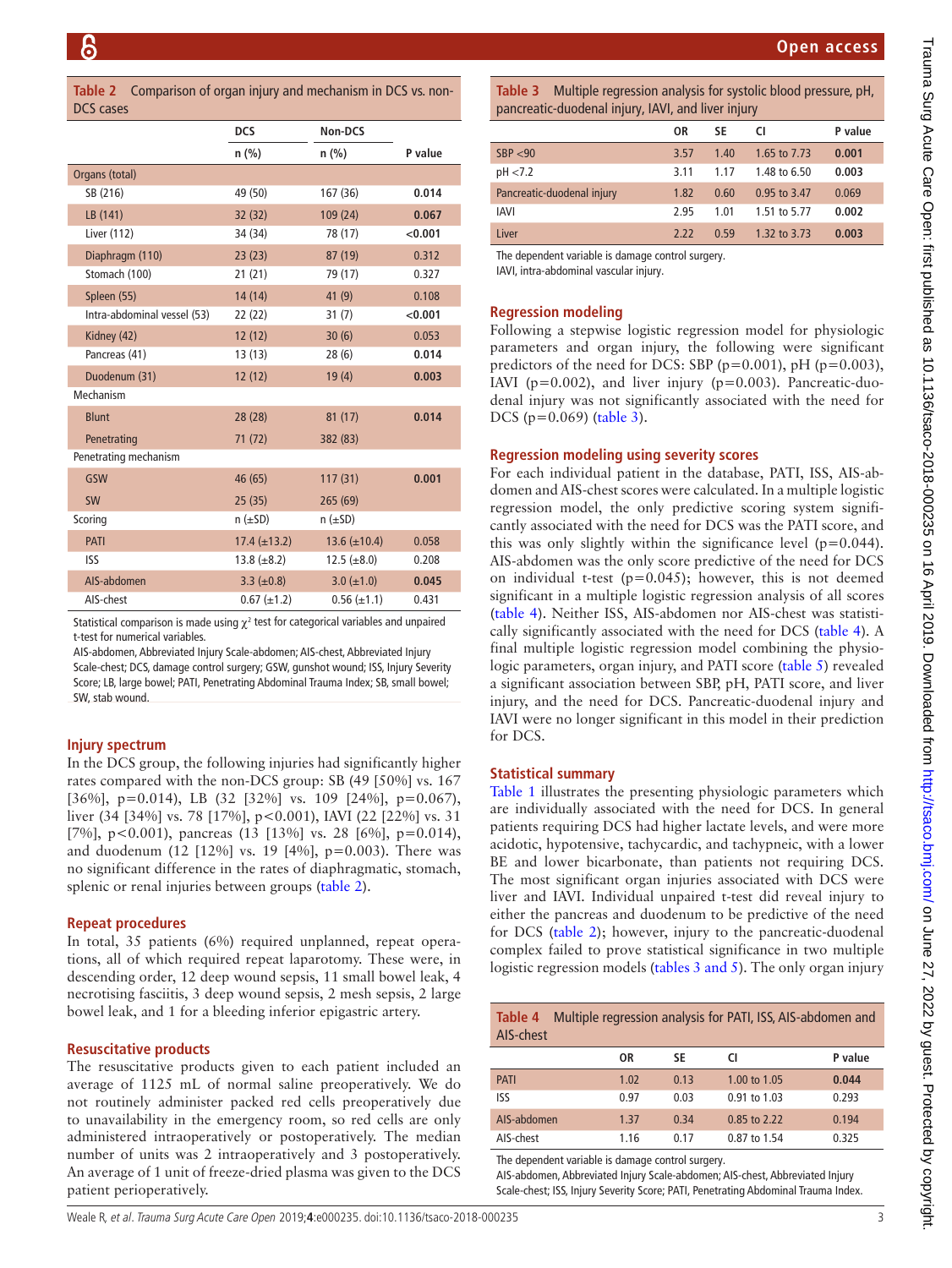<span id="page-3-2"></span>

| <b>Table 5</b> Multiple regression analysis for SBP, pH, pancreas-duodenal |  |
|----------------------------------------------------------------------------|--|
| injury, PATI, IAVI, and liver injury                                       |  |

| $\frac{1}{2}$              |      |      |               |         |  |
|----------------------------|------|------|---------------|---------|--|
|                            | 0R   | SE   | CI            | P value |  |
| SBP < 90                   | 3.60 | 1.66 | 1.46 to 8.89  | 0.005   |  |
| pH < 7.2                   | 4.34 | 1.85 | 1.89 to 10.00 | 0.001   |  |
| Pancreatic-duodenal injury | 1.23 | 0.47 | 0.58 to 2.63  | 0.586   |  |
| PATI                       | 1.02 | 0.01 | 1.00 to 1.05  | 0.019   |  |
| <b>IAVI</b>                | 1.83 | 0.78 | 0.79 to 4.23  | 0.156   |  |
| Liver                      | 2.35 | 0.70 | 1.31 to 4.21  | 0.004   |  |

The dependent variable is damage control surgery.

IAVI, intra-abdominal vascular injury; PATI, Penetrating Abdominal Trauma Index; SBP, systolic blood pressure.

consistently predictive across all models of the need for DCS was liver injury (tables [3 and 5\)](#page-2-1). Isolated organ injury in itself may be insufficient to identify patients requiring DCS, and aggregated organ injury scores may be more reliable. There are a number of well-established anatomic scores which have been in use for over three decades, namely PATI, ISS, AIS-abdomen, and AIS-chest. These are well-established scoring systems in trauma; however, using regression analysis, only the PATI score was significantly predictive of the need for DCS (p=0.044) [\(table](#page-2-2) 4). A final multiple logistic regression model demonstrated a pH <7.2 to be most predictive  $(p=0.001)$ . Multicollinearity led to the exclusion of BE from this model. The significance of pH is in line with the central tenet of DCS, whereby physiologic derangement comes before any anatomic consideration.

#### **Discussion**

Selecting patients for DCS remains challenging and is heavily dependent on clinical judgment. A recent Cochrane review has highlighted the fact that there are no randomized controlled trials to provide firm evidence-based guidelines on which to base clinical algorithms for DCS[.1–3](#page-3-0) DCS is associated with its own inherent morbidity, and therefore its use needs to be confined to the subset of patients most likely to benefit from it. Most of the published indications for DCS include physiologic parameters as these are easy to quantify. However, it would appear that many authorities also include anatomic criteria such as the extent and grade of injuries, the state of the viscera, and the presence of intra-abdominal hypertension among the factors that would prompt them to adapt a DCS approach.<sup>4-8</sup> These criteria are not standardized and tend to be associated with a degree of subjectivity.

Our data suggest that physiologic criteria are most useful in predicting the need for DCS, and our final multiple logistic regression model demonstrated a pH <7.2 to be most predictive (p=0.001) of the need for DCS. This is very much in keeping with the central tenet of DCS, whereby physiologic derangement comes before any anatomic consideration.

Anatomic considerations have always been a major consideration in deciding on the need for DCS, and Rotondo *et al*[1–3](#page-3-0) in their seminal article demonstrated improved survival rates of 77% versus 11% for DCS versus definitive laparotomy specifically for patients with major vascular injury and two or more visceral injuries. Since then the issue of the role of anatomic injuries in determining the need for DCS has tended to be subjective. A number of recent surveys and scoping reviews have shown that different authors and experts use a variety of clinical and anatomic criteria to decide on the need for DCS.<sup>4-8</sup> Our data have only shown the presence of liver trauma to be predictive of the need for DCS. However, an isolated organ injury in itself

is insufficient to identify patients requiring DCS, and the only aggregated injury score shown with regression analysis to be significantly predictive of the need for DCS ( $p=0.044$ ) was the PATI score, and its complexity makes it unwieldy to use in the acute situation.

This article has a number of limitations as the method of data collection was retrospective. The lack of data on preoperative fluid administration as well as lack of data on intraoperative physiology mean that these important factors were not considered in this study. Future work will need to take these criteria into account when trying to refine the indications for DCS. A trauma laparotomy is a dynamic process, and a single static reading may not truly reflect the situation. Scores that take into account changes in physiology may be more accurate and reliable; however, they will be more complex to obtain in acute situation.

# **Conclusion**

DCS is indicated in a subset of severely injured trauma patients. A pH <7.2 is the best indicator of the need for DCS. Anatomic injuries in themselves are not predictive of the need for DCS.

**Contributors** All authors contributed to the writing of the article, collection of data, and statistical analysis. The author order is reflective of the time of input each individual placed.

**Funding** The authors have not declared a specific grant for this research from any funding agency in the public, commercial or not-for-profit sectors.

**Competing interests** None declared.

**Patient consent for publication** Not required.

**Ethics approval** Ethics approval for the maintenance of the registry was provided by the Biomedical Research Ethics Committee (BREC) of the University of Kwa Zulu Natal (UKZN) (reference: BE207/09 and BCA 221/13).

**Provenance and peer review** Not commissioned; externally peer reviewed.

**Open access** This is an open access article distributed in accordance with the Creative Commons Attribution Non Commercial (CC BY-NC 4.0) license, which permits others to distribute, remix, adapt, build upon this work non-commercially, and license their derivative works on different terms, provided the original work is properly cited, appropriate credit is given, any changes made indicated, and the use is non-commercial. See: [http://creativecommons.org/licenses/by-nc/4.0/.](http://creativecommons.org/licenses/by-nc/4.0/)

## **References**

- <span id="page-3-0"></span>1. Rotondo MF, Schwab CW, McGonigal MD, Phillips GR, Fruchterman TM, Kauder DR, Latenser BA, Angood PA. 'Damage control': an approach for improved survival in Exsanguinating penetrating abdominal injury. [J Trauma](http://www.ncbi.nlm.nih.gov/pubmed/8371295) 1993;35:375-82.
- 2. Waibel BH, Rotondo MMF. Damage control surgery: it's evolution over the last 20 years. [Rev Col Bras Cir](http://dx.doi.org/10.1590/S0100-69912012000400012) 2012;39:314–21.
- 3. Cirocchi R, Montedori A, Farinella E, Bonacini I, Tagliabue L, Abraha I, Cochrane Injuries Group. Damage control surgery for abdominal trauma. [Cochrane Database Syst Rev](http://dx.doi.org/10.1002/14651858.CD007438.pub3) 2013;35. -.
- <span id="page-3-1"></span>4. Roberts DJ, Bobrovitz N, Zygun DA, Ball CG, Kirkpatrick AW, Faris PD, Brohi K, D'Amours S, Fabian TC, Inaba K, et al. Indications for use of damage control surgery in civilian trauma patients: a content analysis and expert appropriateness rating study. [Ann Surg](http://dx.doi.org/10.1097/SLA.0000000000001347) 2016;263:1018-27. -
- 5. Roberts DJ, Bobrovitz N, Zygun DA, Ball CG, Kirkpatrick AW, Faris PD, Parry N, Nicol AJ, Navsaria PH, Moore EE, et al. Indications for use of thoracic, abdominal, pelvic, and vascular damage control interventions in trauma patients: a content analysis and expert appropriateness rating study. [J Trauma Acute Care Surg](http://dx.doi.org/10.1097/TA.0000000000000821) 2015;79:568-79. -.
- 6. Roberts DJ, Zygun DA, Kirkpatrick AW, Ball CG, Faris PD, Bobrovitz N, Robertson HL, Stelfox HT. A protocol for a scoping and qualitative study to identify and evaluate indications for damage control surgery and damage control interventions in civilian trauma patients. **[BMJ Open](http://dx.doi.org/10.1136/bmjopen-2014-005634) 2014**;4:e005634. -.
- 7. Roberts DJ, Bobrovitz N, Zygun DA, Ball CG, Kirkpatrick AW, Faris PD, Stelfox HT. Indications for use of damage control surgery and damage control interventions in civilian trauma patients: a scoping review. [J Trauma Acute Care Surg](http://dx.doi.org/10.1097/TA.0000000000000647) 2015;78:1187–96.
- 8. Roberts DJ, Zygun DA, Faris PD, Ball CG, Kirkpatrick AW, Stelfox HT, Brohi K, D'Amours S, Fabian TC, Inaba K, . Indications for Trauma Damage Control Surgery International Study Group. Opinions of Practicing Surgeons on the Appropriateness of Published